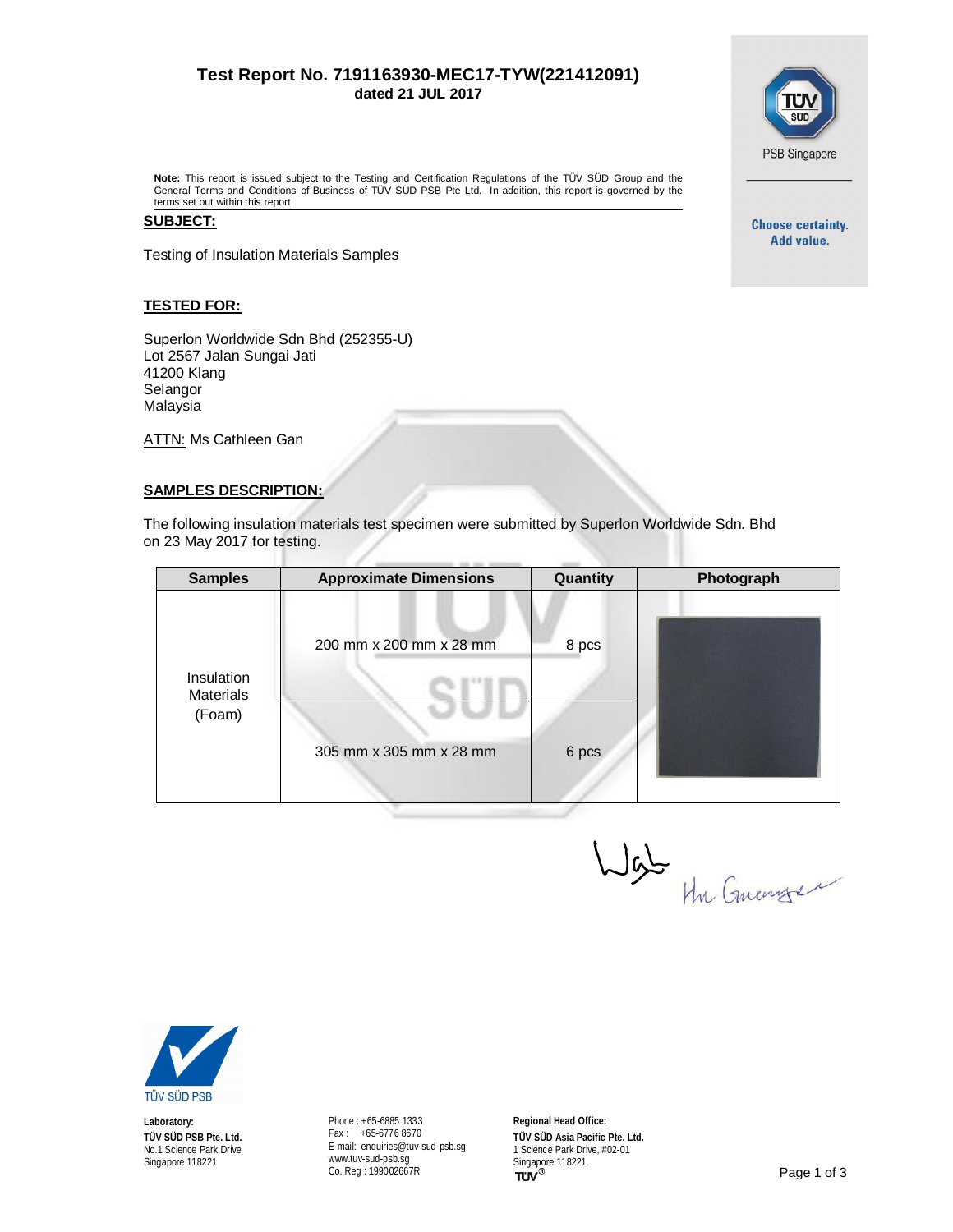

## **TEST METHODS (AS SPECIFIED AND AGREED BY THE CLIENT):**

1) Water Vapour Transmission ASTM E96 : 2016 Standard Test Methods for Water Vapour Transmission of Materials

| Method used           | Desiccant                     |
|-----------------------|-------------------------------|
| Nominal thickness     | 28 mm                         |
| Test condition        | $23 \pm 1$ °C, 50 $\pm$ 2 %RH |
| No. of determinations |                               |

2) Water Absorption ASTM C209 : 2015 Standard Test Methods for Cellulosic Fiber Insulating Board

| Nominal specimen dimensions    | As received                  |
|--------------------------------|------------------------------|
| Conditioning of test specimens | $23 \pm 2$ °C for 2h and 24h |
| No. of determinations          |                              |

# **TEST RESULTS:**

| <b>Characteristics</b>                           | <b>Unit</b>            | <b>Results</b>                  |
|--------------------------------------------------|------------------------|---------------------------------|
| 1a) Water Vapour Transmission, average           | kg/m <sup>2</sup> -day | $9.05 \times 10^{-5}$           |
|                                                  | kg/m <sup>2</sup> ·hr  | $3.77 \times 10^{-6}$           |
| 1b) Permeance, average                           | kg/Pa $m^2$ s          | 7.46 $\times$ 10 <sup>-13</sup> |
| 1c) Permeability, average                        | kg/Pa⋅m⋅s              | $2.12 \times 10^{-14}$          |
|                                                  | $Perm$ inch            | $1.46 \times 10^{-2}$           |
| 1d) Water Vapour Resistance Factor (µ), average  |                        | 12941                           |
| 2) Water Absorption, average<br>a) After 2 hours | % by volume            | 0.03                            |
| b) After 24 hours                                |                        | 0.18                            |

Ting Yeow Wah Dr. Hu Guang Xia<br>
Higher Associate Engineer Senior Consultant Higher Associate Engineer

 $\sim$ 

Polymer Products Mechanical Centre